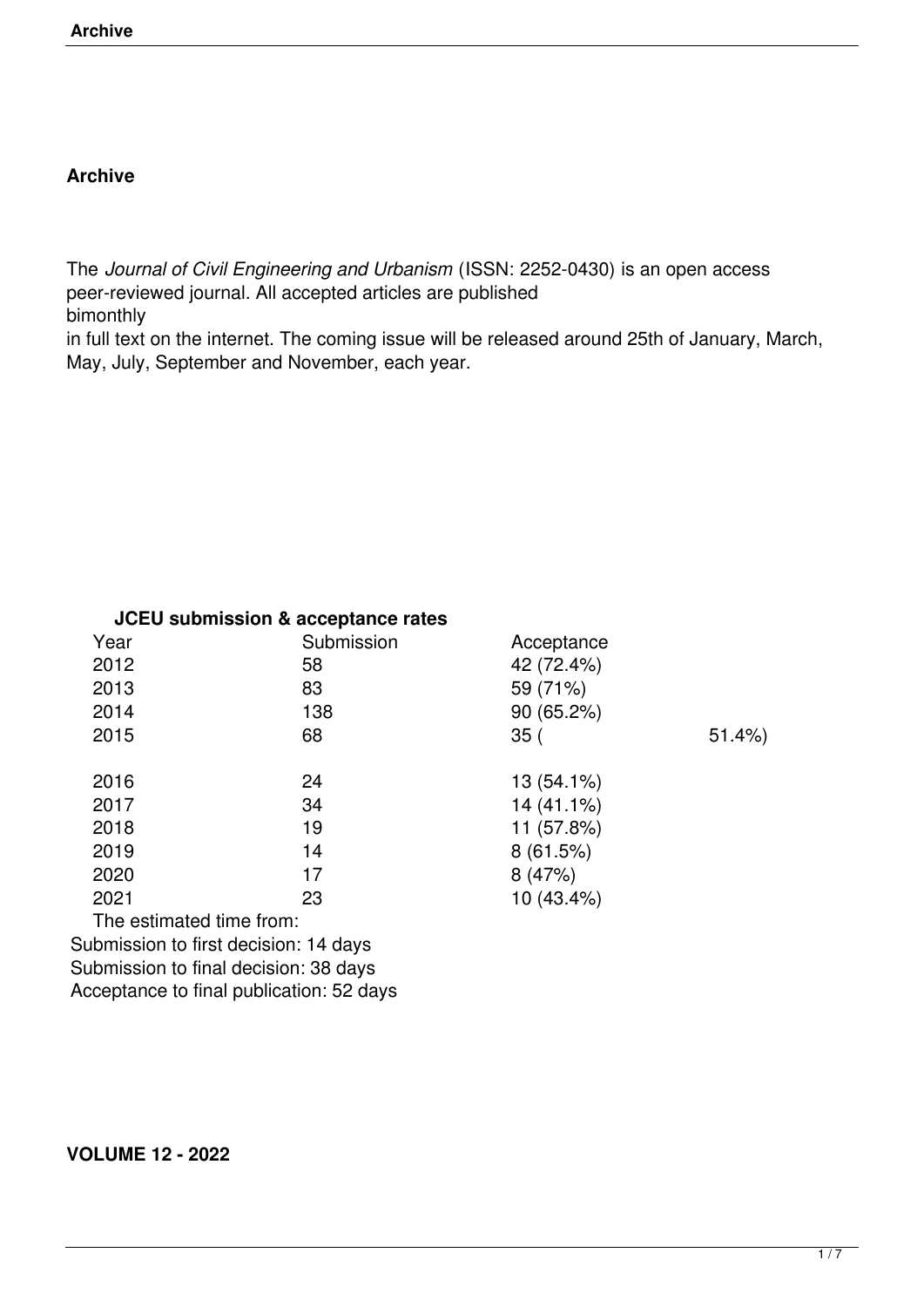No. 1 - January No. 2 - March No. 3 - May [No. 4 - July](https://ojceu.com/main/index.php?option=com_content&view=article&id=86&Itemid=90) [No. 5 - Septem](https://ojceu.com/main/index.php?option=com_content&view=article&id=88&Itemid=92)ber [No. 6 - Nove](index.php?option=com_content&view=article&id=89&Itemid=93)mber

**VOLUME 11 - 2021**

No. 1 - January No. 2 - March No. 3 - May [No. 4 - July](index.php?option=com_content&view=article&id=80&Itemid=84) <u>[No. 5 - Septem](http://ojceu.com/main/index.php?option=com_content&view=article&id=81&Itemid=85)ber</u> <u>[No. 6 - Nove](http://ojceu.com/main/index.php?option=com_content&view=article&id=82&Itemid=86)mber</u>

**VOLUME 10 - 2020**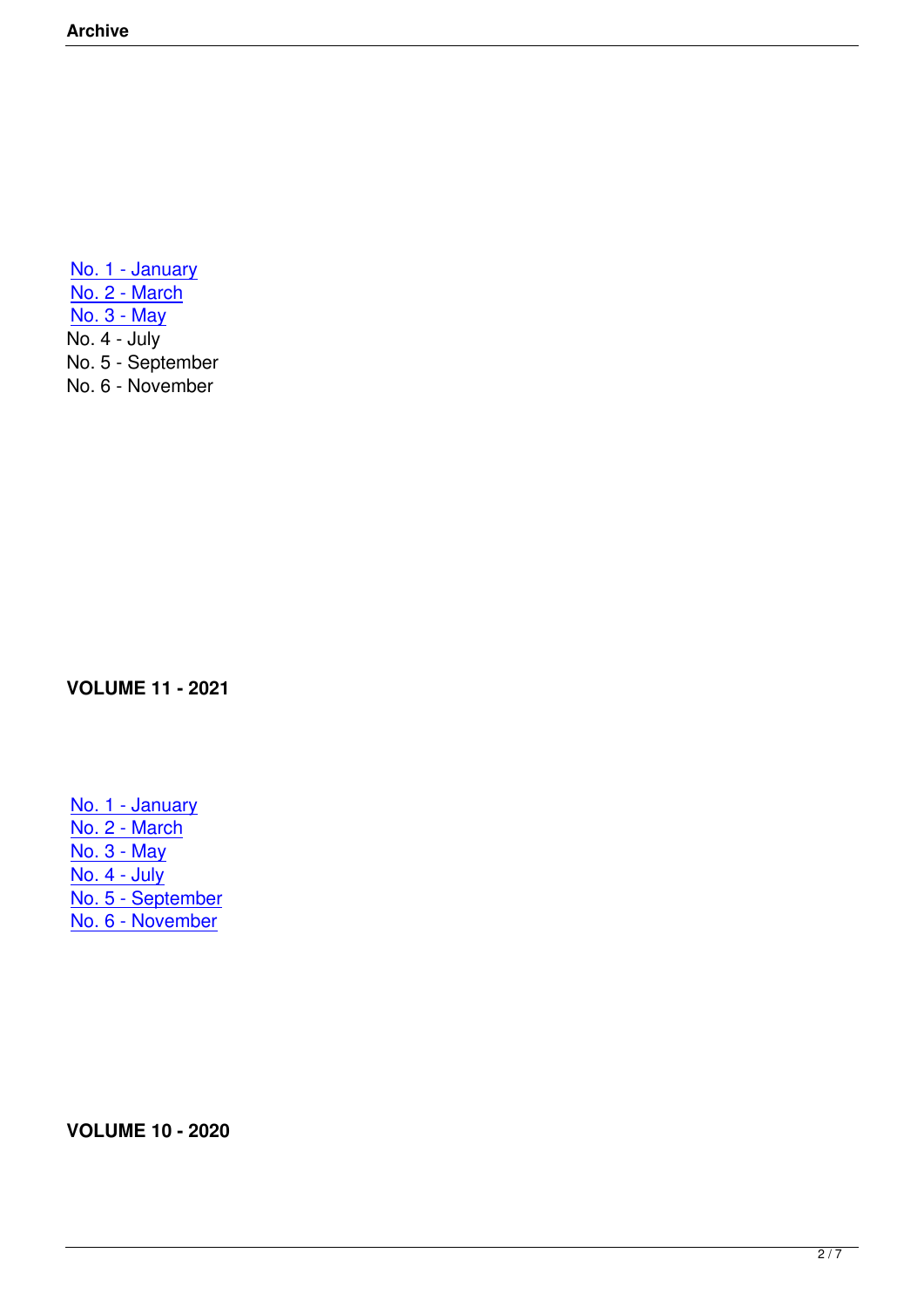No. 1 - January No. 2 - March No. 3 - May [No. 4 - July](index.php?option=com_content&view=article&id=74&Itemid=78) [No. 5 - Septem](index.php?option=com_content&view=article&id=75&Itemid=79)ber [No. 6 - Nove](index.php?option=com_content&view=article&id=76&Itemid=80)mber

**VOLUME 9 - 2019**

No. 1 - January No. 2 - March No. 3 - May [No. 4 - July](index.php?option=com_content&view=article&id=68&Itemid=72) [No. 5 - Septem](index.php?option=com_content&view=article&id=69&Itemid=73)ber [No. 6 - Nove](index.php?option=com_content&view=article&id=70&Itemid=74)mber

**VOLUME 8 - 2018**

No. 1 - January No. 2 - March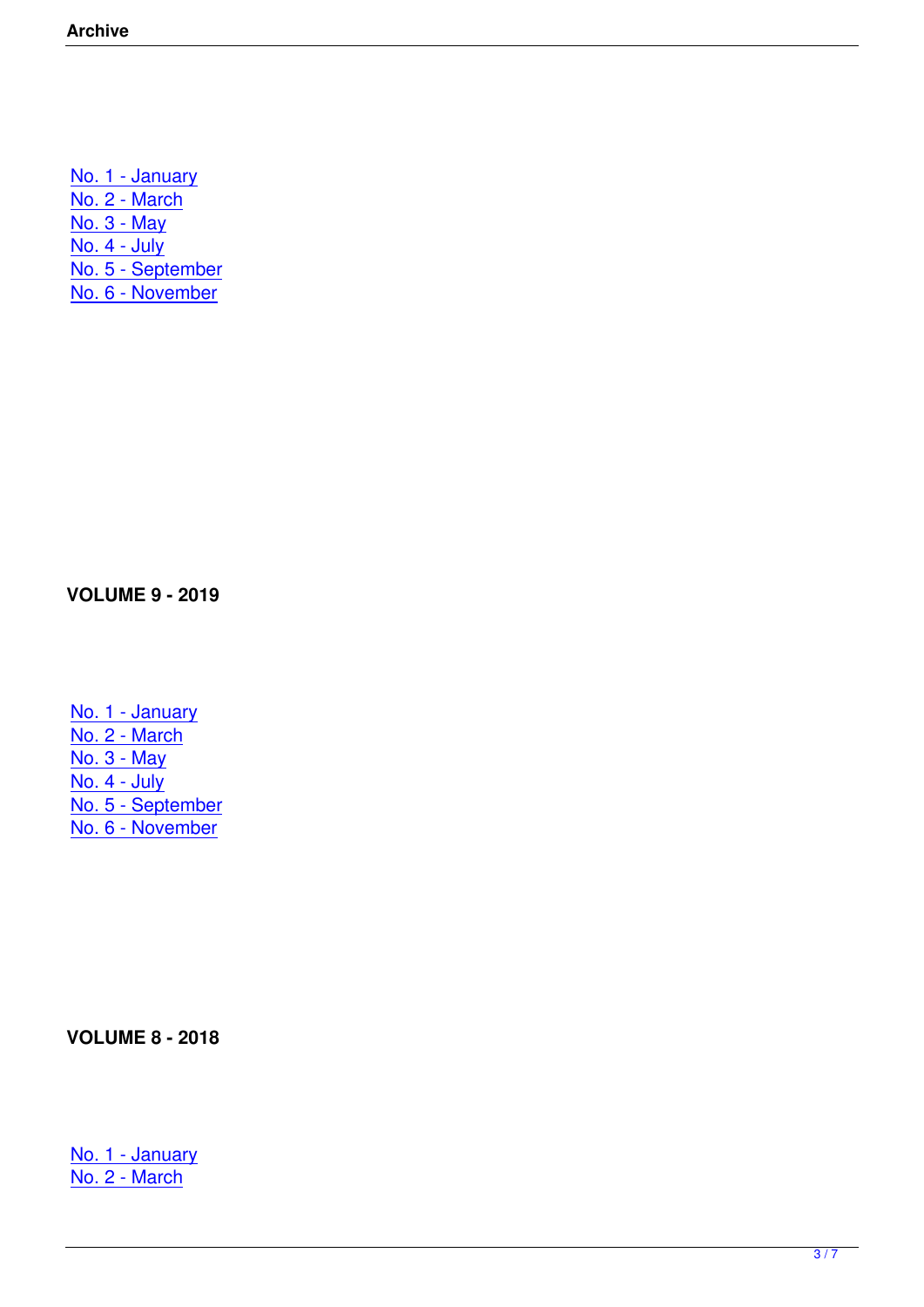No. 3 - May No. 4 - July No. 5 - September [No. 6 - Nove](index.php?option=com_content&view=article&id=64&Itemid=68)mber

**VOLUME 7 - 2017**

No. 1 - January No. 2 - Mar No. 3 - May [No. 4 - July](index.php?option=com_content&view=article&id=56&Itemid=59) [No. 5 - Sep](index.php?option=com_content&view=article&id=57&Itemid=60)tember [No. 6 - Nove](index.php?option=com_content&view=article&id=58&Itemid=61)mber

**VOLUME 6 - 2016**

No. 1 - January No. 2 - March No. 3 - May [No. 4 - July](index.php?option=com_content&view=article&id=50&Itemid=50) [No. 5 - Septem](index.php?option=com_content&view=article&id=51&Itemid=53)ber [No. 6 - Nove](index.php?option=com_content&view=article&id=52&Itemid=55)mber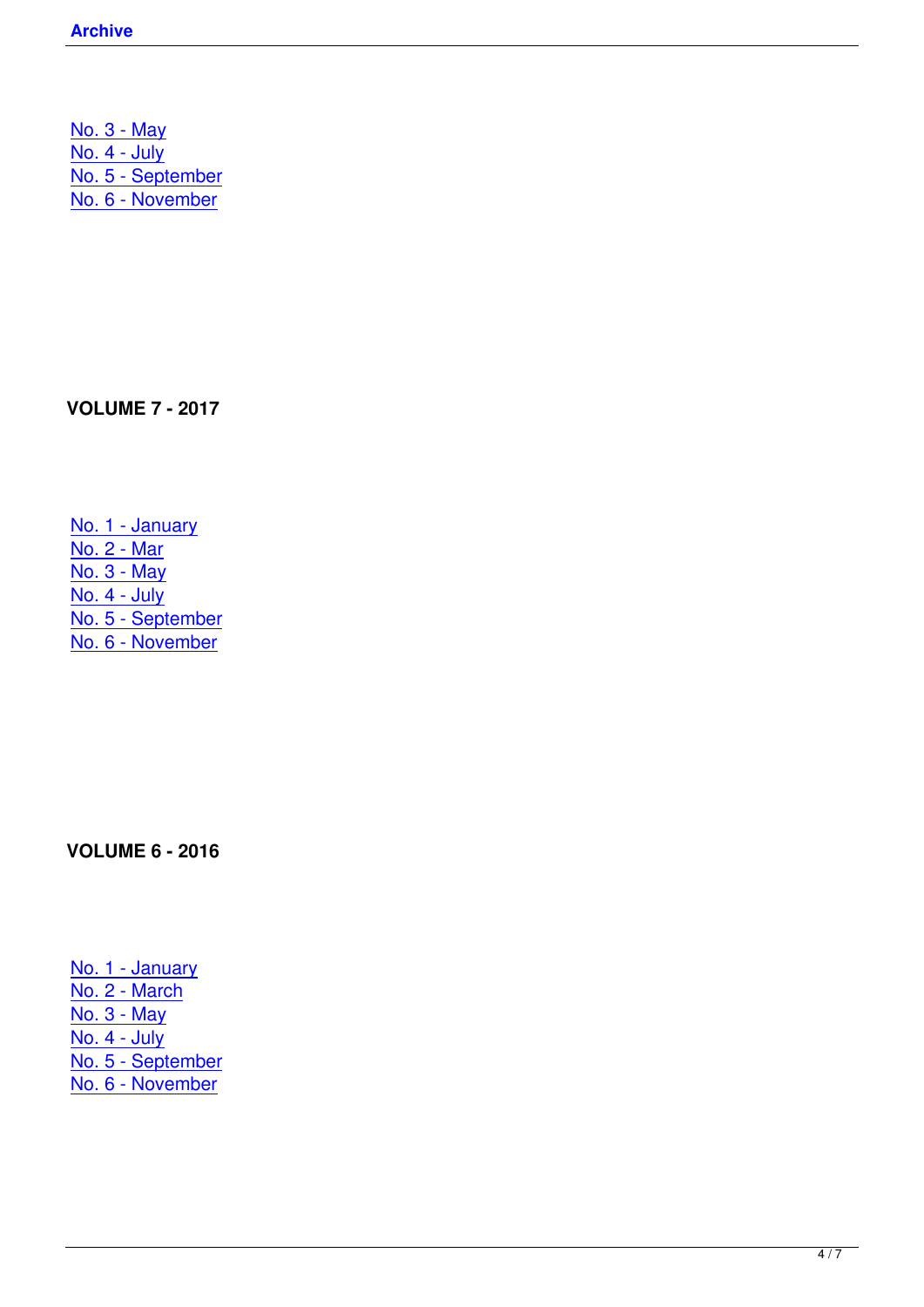# **VOLUME 5 - 2015**

No. 1 - January No. 2 - Mar No. 3 - May [No. 4 - July](index.php?option=com_content&view=article&id=38&Itemid=40) [No. 5 - Sep](index.php?option=com_content&view=article&id=39&Itemid=41)tember [No. 6 - Nove](index.php?option=com_content&view=article&id=40&Itemid=42)mber

#### **VOLUME 4 - 2014**

**Special issue**

No. 1 - January No. 2 - March No. 3 - May [No. 4 - July](index.php?option=com_content&view=article&id=29&Itemid=32) [No. 5 - Septem](index.php?option=com_content&view=article&id=31&Itemid=33)ber [No. 6 - Nove](index.php?option=com_content&view=article&id=32&Itemid=34)mber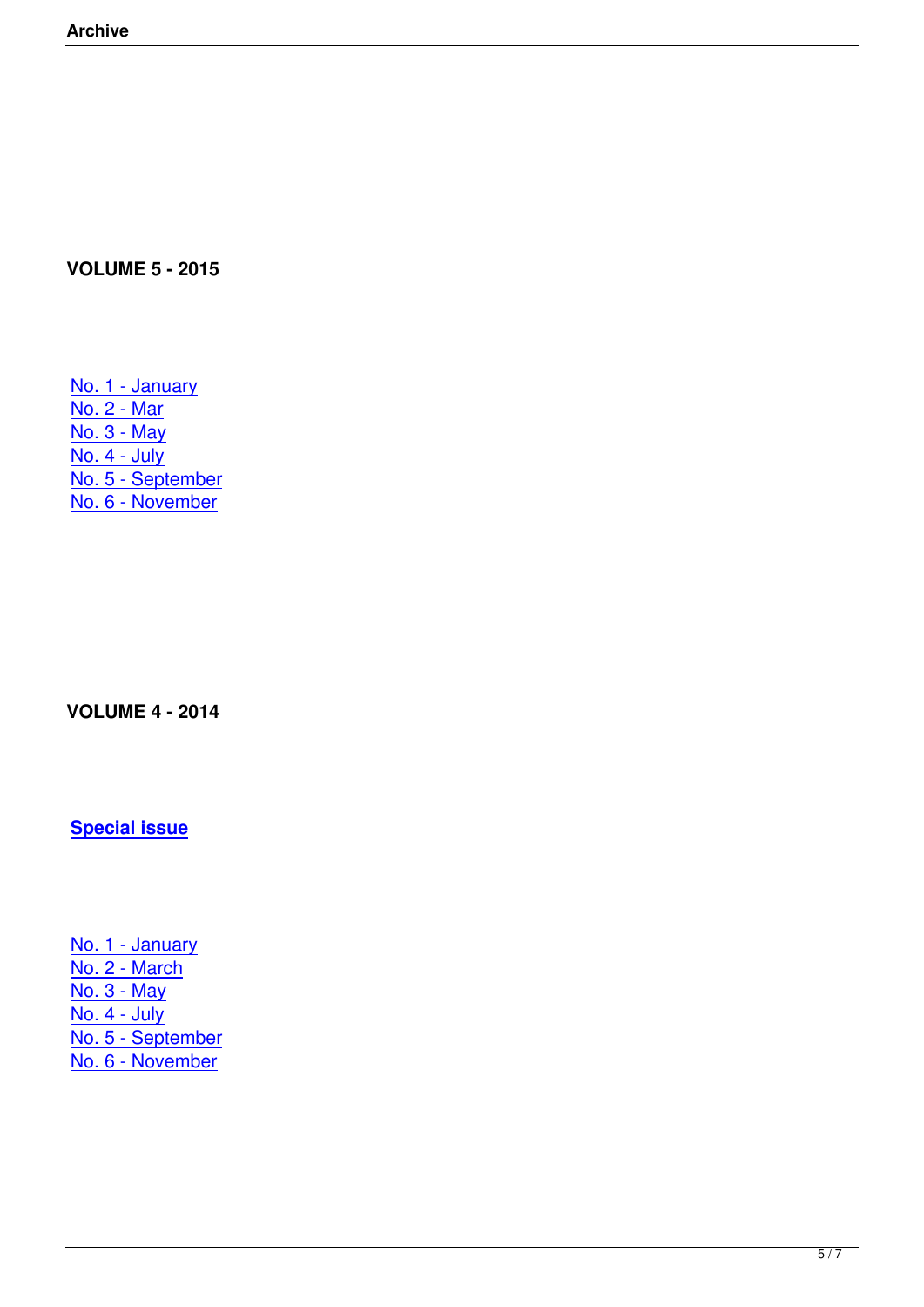#### **VOLUME 3 - 2013**

No. 1 - January No. 2 - March No. 3 - May [No. 4 - Jul](index.php?option=com_content&view=article&id=21&Itemid=24) [No. 5 - Septem](index.php?option=com_content&view=article&id=23&Itemid=25)ber [No. 6 - Nove](index.php?option=com_content&view=article&id=24&Itemid=26)mber

**VOLUME 2 - 2012**

No. 1 - January No. 2 - March No. 3 - May [No. 4 - July](index.php?option=com_content&view=article&id=14&Itemid=13) [No. 5 - Septem](index.php?option=com_content&view=article&id=15&Itemid=16)ber [No. 6 - Nove](index.php?option=com_content&view=article&id=17&Itemid=18)mber

**VOLUME 1 - 2011**

No. 1 - November